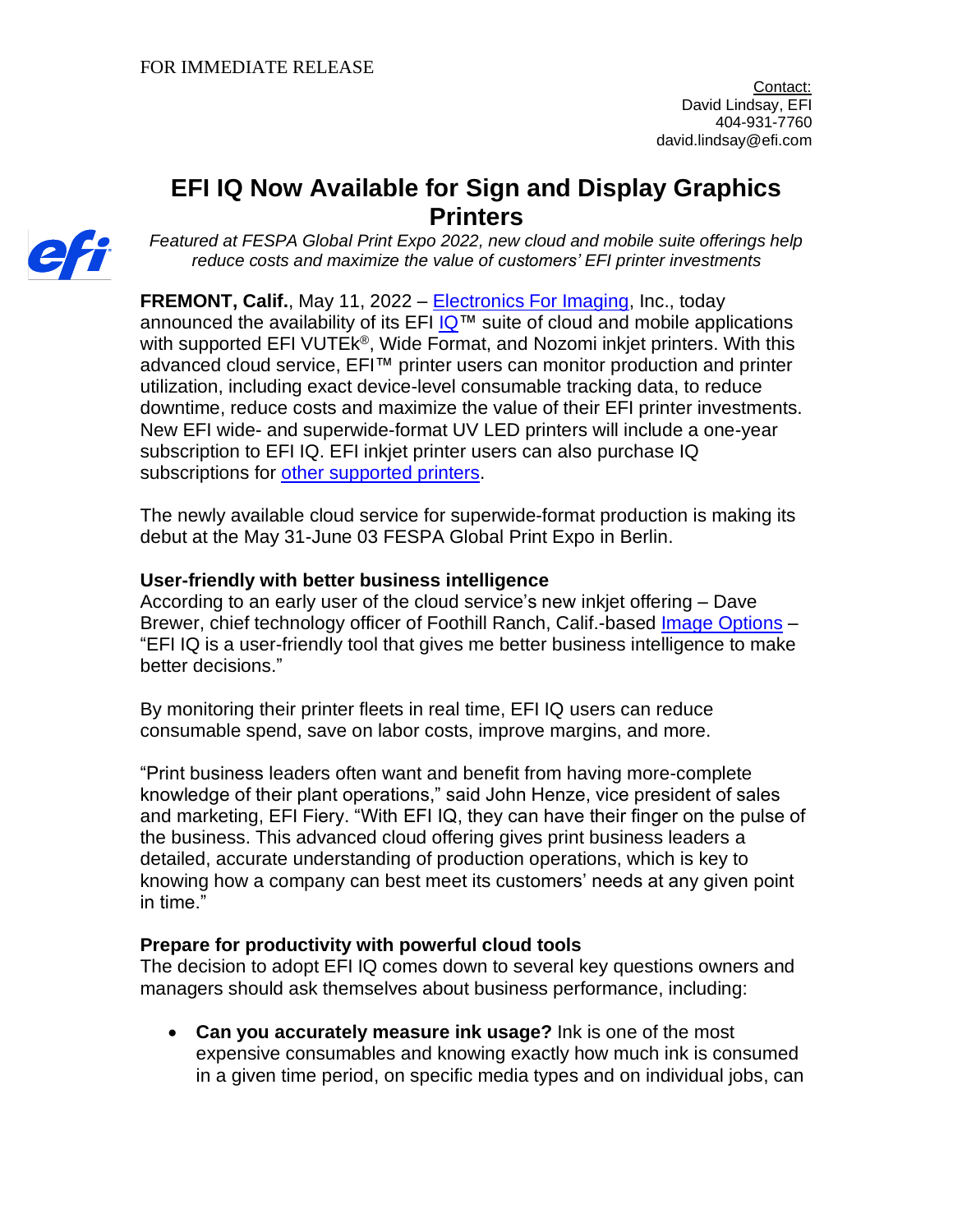help you plan and price jobs more effectively.

- **Is your team able to get real-time production blocking alerts?**  Production downtime can quickly accumulate if an operator is away working on another task when a stoppage happens on a printer. With IQ, users can set alerts customized to notify individuals who need to be informed of production blocking events. IQ also provides a detailed report on usage, uptime, downtime, etc., delivering verified information managers can use to improve overall productivity.
- **Are you able to compare performance metrics between printers and shifts?** Many production managers don't have access to the level of data that allows them to make these comparisons. Or, they have to constantly ask operators and other sources for details to find indicators for possible improvements. With EFI IQ, this information is at managers' fingertips; they can compare performance in real time or customize reports that enable streamlined analysis of historical performance and trends.
- **Are you able to check production status from anywhere, at any time?** Accessing information when away from the production floor often involves contacting a manager or operator who then must stop what he or she is doing to report back. With [EFI Go,](https://www.efi.com/en-gb/products/efi-iq/efi-go-dg/overview/?utm_source=press_release&utm_medium=email&utm_campaign=iq_display_graphics) a remote management intelligence application in the EFI IQ suite, users can check overall production performance, jobs in progress, and many other indicators from any mobile device.

The IQ suite is the only management solution to have a direct connection to EFI printer data, and it gives business leaders powerful tools to handle their day-today production and administrative challenges. Plus, the suite's EFI Go component helps to ensure that managers receive urgent updates wherever they are. At early user site [Studio DAR](https://www.studiodar.pl/) in Bielsko-Biała, Poland, notifications from the mobile application allow managers and operators to keep the company's [EFI Pro](https://www.efi.com/products/inkjet-printing-and-proofing/efi-wide-format-printers/efi-pro-32r-plus/overview/?utm_source=press_release&utm_medium=email&utm_campaign=iq_display_graphics)  [32r+](https://www.efi.com/products/inkjet-printing-and-proofing/efi-wide-format-printers/efi-pro-32r-plus/overview/?utm_source=press_release&utm_medium=email&utm_campaign=iq_display_graphics) roll-to-roll printer running as much as possible.

"The EFI Go application," said Studio DAR Owner Bartosz Przybyla, "displays important warnings, monitors material quantity, or lack thereof, and informs us when the material on a roll is about to run out, which is very useful with long webs."

With the data insights and notifications EFI Go and the entire EFI IQ suite provide, "print business owners gain the Industry 4.0 advantage they need for more streamlined, efficient and profitable print business management," said Todd Zimmerman, vice president and general manager of Display Graphics, EFI Inkjet. "The integrations we developed between EFI IQ and our VUTEk and Wide Format inkjet printers elevate what our customers can achieve in operational efficiency and business strategy."